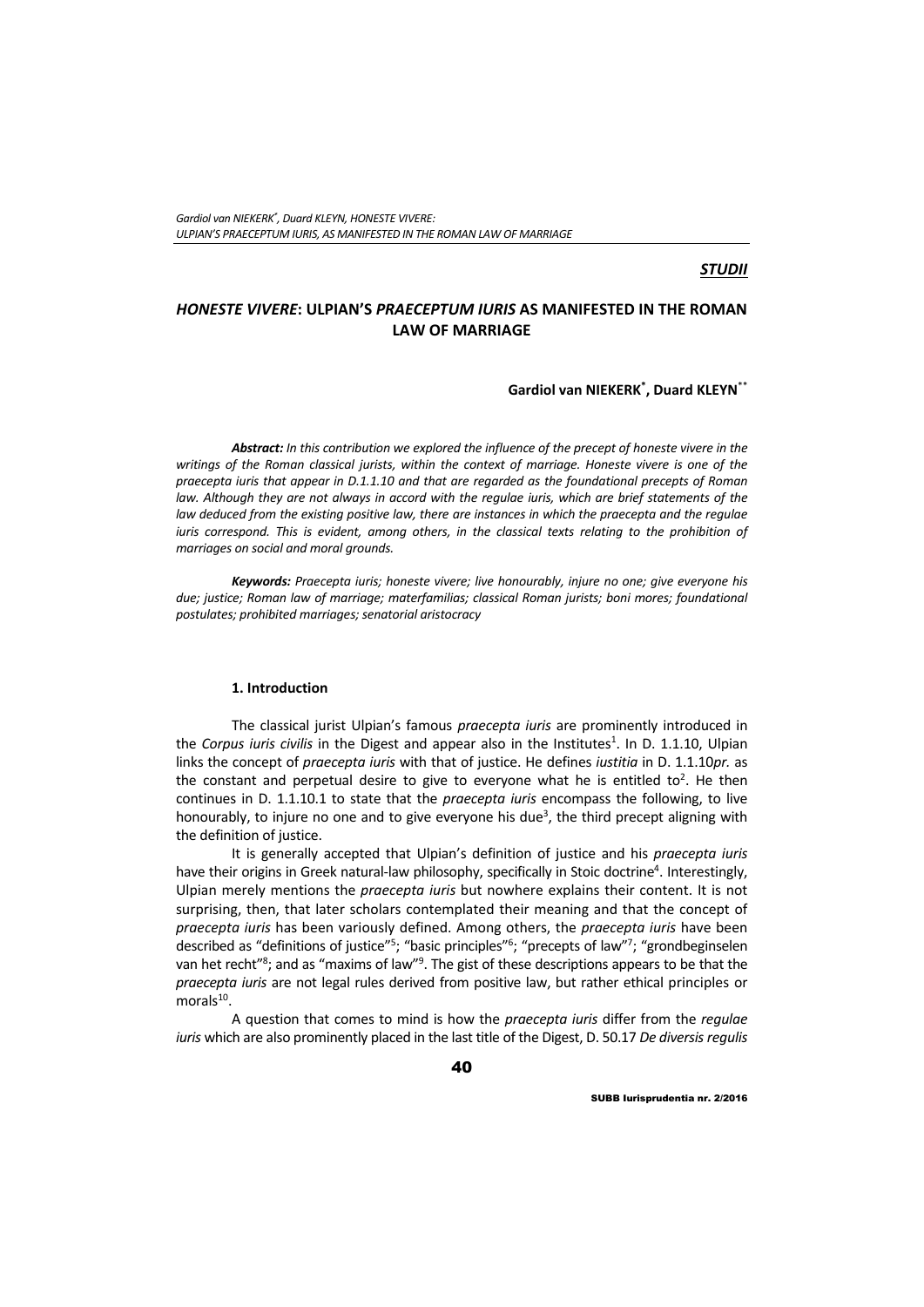*iuris antiqui*? According to Paul, a *regula* is a brief statement of the law as it is<sup>11</sup>. From this definition it is apparent that the *praecepta* form the foundation of legal reasoning<sup>12</sup> and, by contrast, that the *regulae* are rules deduced from the existing positive law.

There are scholars who maintain that the *praecepta iuris* had no significant impact on the writings of the classical Roman jurists whose interpretations of Roman law often conflicted with the ethos of the *praecepta*13. These scholars generally found their views on the fact that there are instances where Roman law is not in accord with the *praecepta.* The existence of such a dissonance is confirmed in a number of the *regulae iuris* that conflict with the *praecepta*14. One such example is the apparent dissonance of the notion of *honeste vivere* and the *regula iuris* in D. 50.17.144: "Everything which is permissible is not always honourable"15. Other instances of the apparent conflict come to the fore in Pomponius, Paul and Ulpian's statements concerning freedom of contract, that allow for conduct contrary to the concept of *honeste vivere*<sup>16</sup>*.*

Equally, one has to bear in mind that there are indeed instances where Roman law corresponds with the *praecepta* and that the *praecepta* and *regulae iuris* are often in accord with each other<sup>17</sup>. Thus the *regula* against unjust enrichment in D. 50.17.206 is in line with the principle of *alterum non laedere*. Further, the principle of *honeste vivere* corresponds with the *regula*: "In matrimonial unions, not only what is lawful but also what is honourable should be considered." It is interesting that also the Accursian gloss used the example in marriage of the wife who lives chastely, honouring her vows in accordance with the *mores* of the day, to illustrate the concept of *honeste vivere*<sup>18</sup>*.*

It is this gloss that prompted us to explore the influence, if any, of the precept of *honeste vivere* in the writings of the classical jurists, within the context of marriage.

### **2.** *Honeste vivere* **and the prohibition of marriages on social and moral grounds**

A perusal of various texts, not all of which deal specifically with the *institution* of marriage, yielded several references to the notion of *honeste vivere*. A number of the texts that explicitly mention the concept of *honestas* also evidence the connection of this concept with the prevailing *boni mores*.

The first text of interest is D. 23.2.42*pr.* in which Modestinus comments on the rite or formation of marriage, explicitly alluding to the notion of *honestas*:

*Modestinus libro singulari de ritu nuptiarum pr. Semper in coniunctionibus non solum quid liceat considerandum est, sed et quid honestum sit.* (... In [marital] unions, it should always be considered not only what is legal, but also what is honourable).

In D. 23.2.42.1 this comment is contextualised when it is explained that a senator's female descendants could not marry freed persons and other people considered to be engaged in morally dubious activities such as acting<sup>19</sup>. D. 23.2.42 *pr.* must thus be seen against the background of prohibited marriages, specifically the prohibition of marriages of the senatorial order on social and moral grounds, dictated by public policy. This will be the focus of this contribution.

It is trite that so-called "status-consciousness"<sup>20</sup> permeated Roman society from very early on and there are ample examples in the Twelve Tables of inequality based on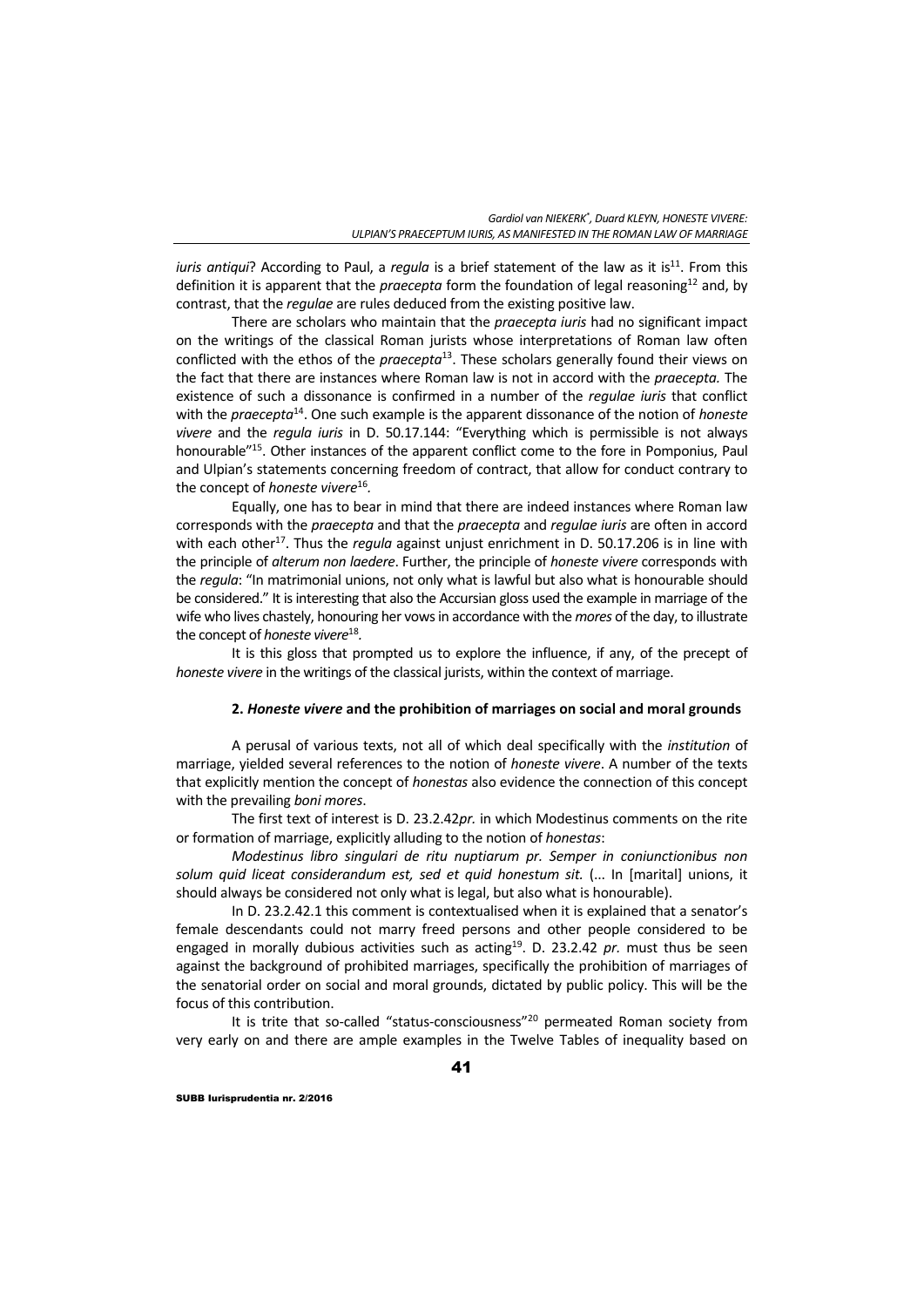status, or position. It is generally accepted that this ethos of class differentiation played no small role in legal development. Its influence in personal laws is evidenced, among others, by the prohibition of marriages between plebeians and patricians<sup>21</sup>. Although the lex Canuleia abolished this prohibition in 445 BC, class differentiation remained a significant determinant in the prohibition of marriages by members of the senatorial order to freed persons or persons who led dishonourable lives or were descended from parent(s) who were perceived to lead or to have led dishonourable lives.

## **2.1 Augustus' marriage legislation**

The regulation on suitable marriage partners for the senatorial order originated in the various marriage laws that formed part of the Augustan endeavour to intervene in the general moral decline in Rome and the decline in population numbers. The *lex Iulia de maritandis ordinibus* was promulgated in 18 BC and was succeeded by and included in the *lex Papia Poppaea* in AD 9<sup>22</sup>. Verbatim quotations from these legislative prescripts are rare, but one of the few direct quotations occurs in D. 23.2.44pr<sup>23</sup>. Interestingly, this text forbids marriages of senators' daughters as well as other descendants to unsuitable marriage partners, but only in the male line. A senator's grandchildren descending from his daughter are not included in the prohibition of marriages with people of inferior rank $^{24}$ :

A Senator, or his son, or his grandson by his son, or his great-grandson by his son, or grandson, shall not knowingly or with malicious intent become betrothed to, or marry a freedwoman, or a woman whose father or mother practices, or has practiced the profession of an actor. Nor shall the daughter of a Senator, or a granddaughter by his son, or a greatgranddaughter by his grandson marry a freedman, or a man whose father or mother practices, or has practiced the profession of an actor, whether they do so knowingly, or with malicious intent. Nor can any one of these parties knowingly, or with malicious intent become betrothed to, or marry the daughter of a Senator<sup>25</sup>.

Unlike Modestinus in D. 23.2.42.1 and Paul in D. 23.2.16*pr.*, who explicitly state that such forbidden marriages would be void, Paul's text in D. 23.2.44*pr.* does not attach specific consequences to a marriage in contravention of this prohibition<sup>26</sup>.

Also Ulpian in his *Regulae* 13.1 by implication refers only to a senator's children in the male line under this prohibition, but he, too, does not state what the outcome of such a prohibited marriage would be $27$ :

1. By the Lex Julia Senators, as well as their children, are forbidden to marry their freedwomen or any women when either they themselves, or their fathers or mothers were professional actors.

2. The same persons, and others who are freeborn, are forbidden to marry women who were public prostitutes, or procuresses, or any women manumitted by a procurer or a procuress; or one (who) had been taken in adultery or convicted of a crime, or who had belonged to the theatrical profession; and to these the Maurician Decree of the Senate adds a woman who has been convicted by the Senate.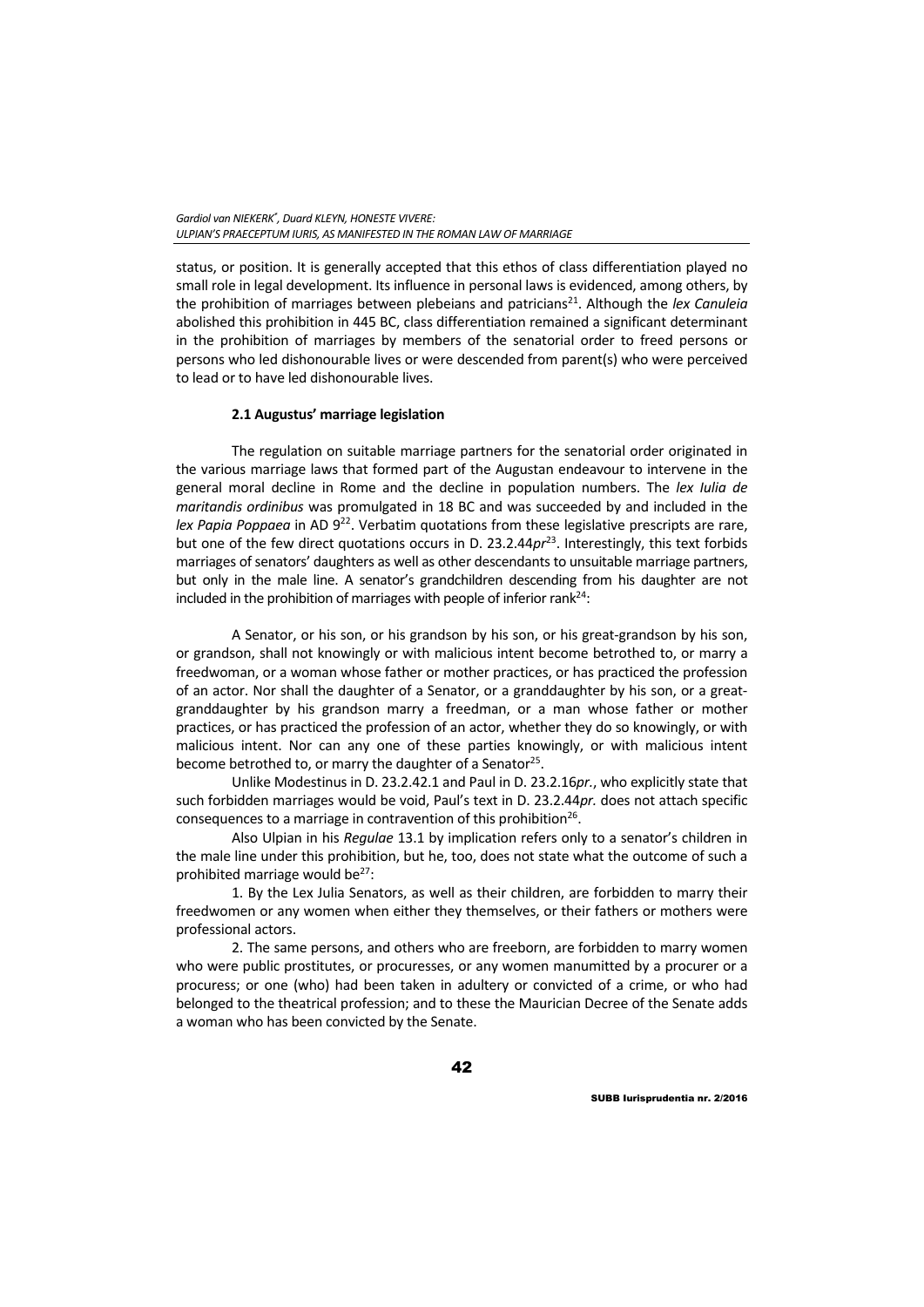In D. 23.2.44.6, Paul observes that the prohibition does not have an *ex post facto* effect on a marriage honourably contracted:

*Paulus libro primo ad legem Iuliam et Papiam... 6. Si postea ingenuae uxoris pater materve artem ludicram facere coeperit, iniquissimum est dimittere eam debere, cum nuptiae honeste contractae sint et fortasse iam liberi procreati sint.* ("If the father or mother of a freeborn woman, after the marriage of the latter, should begin to exercise the profession of the stage, it would be most unjust for the daughter to be repudiated by her husband, as the marriage was honourably contracted, and children may already have been born<sup>28</sup>").

One should bear in mind that unlike the modern institution of marriage, the Roman marriage in pre-classical and classical law was a social fact with legal consequences, founded on the morality of the day. It was not a legal institution<sup>29</sup>. At first, it was a private family affair, but it entered the public arena with the Augustan marriage legislation<sup>30</sup>. It is only in the post-classical era, under the influence of Christianity it became a religious and juridical  $institution<sup>31</sup>$ .

#### **2.2 Constantine's approach**

Evans Grubbs points out that it is a fallacy that Constantine's marriage legislation<sup>32</sup> of the fourth century generally reflects a noticeably Christian character. His legislation was rather informed by his dissatisfaction with the social order of his time. There was a so-called "status-confusion" in the time of Constantine. It has to be borne in mind that the *Constitutio Antoniniana* of AD 212 conferred citizenship on all inhabitants in the Empire. However, this Law did not equalise the status order and there remained a distinct status difference between the *honestiores* and the *humiliores*, a new class distinction that emerged in later Antiquity. Senatorial families, which formed part of the *honestiores*, held the highest status33. During the third century, their power declined and they no longer played the primary role in government as they did in the past.

Constantine endeavoured to re-institute the Roman societal class structure of old and rebuild the traditional society. This is reflected in his attempts to revive the stature of the senatorial aristocracy and the stratification of Roman society $34$ . It is then not surprising that while most of the prohibitive laws under discussion fell into desuetude, or were abolished by Constantine, the prohibition on senatorial marriages remained on the law books. In fact, Constantine extended the class of women who were regarded to be unsuitable for such marriages<sup>35</sup>. Moreover, he regarded the proscription as important enough to determine explicitly that persons of high rank would be visited with *infamia* should they treat their offspring born from undesirable unions as legitimate children<sup>36</sup>; this was certainly not in the spirit of Christianity. Interestingly, Constantine's prohibition referred only to the marriages of men of rank, the office holders themselves, and did not extend to their descendants.

More than a century later, in AD 454, the Emperors Valentinianus and Marcianus yet again confirmed the prohibition on marriages between senators and other men of rank and so-called degraded women, to wit "a slave, a woman on the stage or daughter of a woman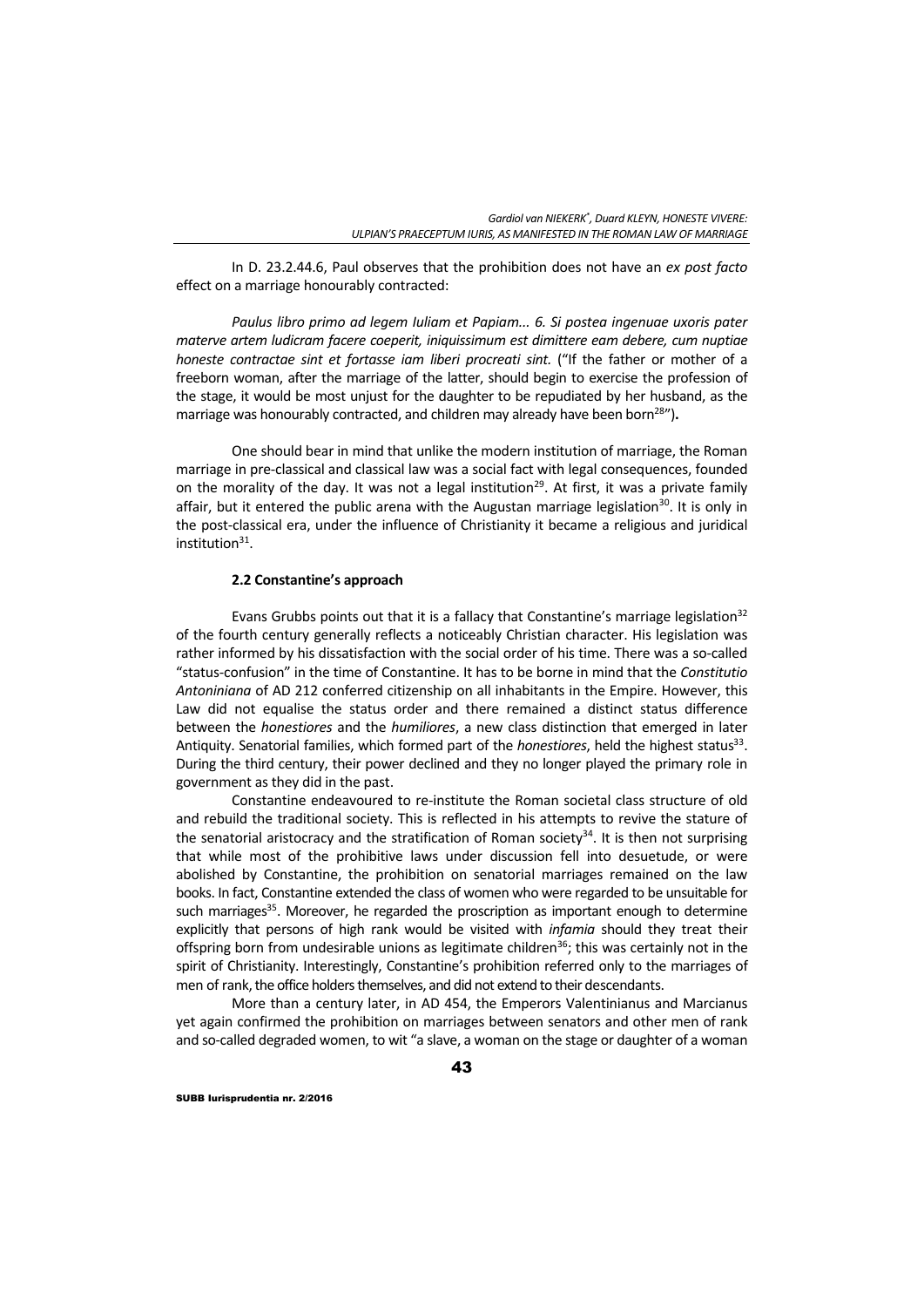on the stage, a female inn-keeper, or the daughter of an inn-keeper, of a procurer or of a gladiator, or a woman who publicly prostitutes her person for gain"<sup>37</sup>. This text does not explicitly state whether a marriage in breach of this prohibition would result in *infamia*, as in the case of Constantine's rescript, or would be void.

It appeared that the courts had difficulty with the interpretation of Constantine's constitution and that there was some uncertainty whether "degraded women" also included poor freeborn women. C. 5.5.7*pr.*-1 clarified this and determined that no freeborn woman should be regarded as "abject and degraded", irrespective of whether she was poor, and that senators and all persons of high rank were permitted to marry a poor freeborn woman. It stressed that freeborn women should not be differentiated on account of their wealth. In Nov. Marc. 4.1.3, it was pertinently decreed that "low and degraded women" were only those specifically enumerated in Constantine's law that prohibited senators and other men of rank to marry certain people. Significantly, it is stated in this decree: "We believe without any doubt that this is what Constantine ... meant in the sanction ... and therefore he prohibited such marriages, in order that not so much the marriages as the vices of these women whom we have just enumerated might not be connected with Senators<sup>38</sup>." In other words, men of rank should not be tainted by the reputation of women who lived dishonourably or were descendants of parents who lived thus. The emphasis here is then on the status of the senatorial order rather than on the honourability of the institution of marriage. The notion of *honestas* is confirmed again in the *interpretatio*39 to this law:

*Hac lege permissum est, ut exceptis vilibus infamibusque personis, quas lex ista commemorat, pauperes et sine ulla dignitate natalium, dummodo honestas et honestis parentibus procreatas, senatores, si voluerint, uxores eligendi et ducendi habeant potestatem. Quod et omnibus exemplo legis huius sine dubitatione permittitur.* ("By this law it is permitted that with the exception of vile and infamous persons, whom this law mentions, Senators shall have the power to choose as wives and to marry women who are poor and without any high rank of birth status provided that such women are honourable and born of honourable parents. This practice without doubt is permitted to all persons, according to the precedent of this law.")

# **2.3 Later developments**

It took a further century for Justinian's uncle, Emperor Justin, to relax this rule, under the influence of Christianity, by providing that the Emperor could be petitioned to allow such marriages under certain circumstances. This paved the way for Justinian to marry the infamous Theodora. According to this Law, also, the lives of the degraded women were characterised as dishonourable<sup>40</sup>. It is noteworthy that this was not the first time that the injunction on certain classes of people as marriage partners was relaxed. According to Ulpian's comments on Book VI of the *lex Julia et Papia* in D.23.2.31, a senator could marry a freedwoman by the consent of the Emperor.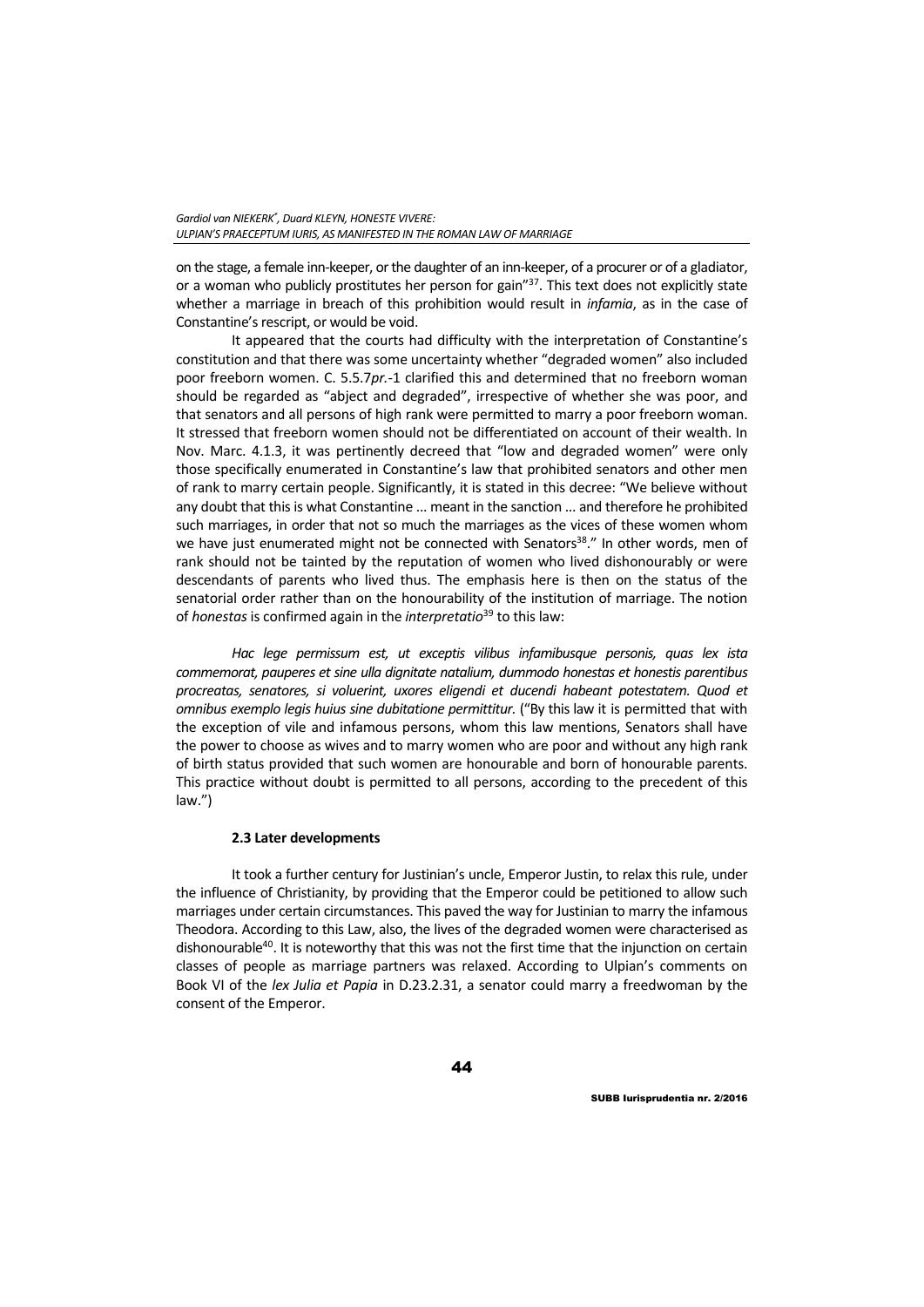It is not surprising that, in line with the changing convictions of society, Justinian eventually abolished this rule completely<sup>41</sup>. Underlying the prohibition of marriages on social grounds, was the view that a person of rank was not allowed to marry a person who lived dishonourably (*inhoneste vivere*), or was related to such a person. In line with this reasoning, women who married before the termination of the *tempus lugendi*/*annus luctus* after their husbands' death, were not regarded as living dishonourably and their marriages were never regarded as void, but the widow was visited with infamy<sup>42</sup>. Further, from the fourth and fifth century, in line with the prevailing mores, the prohibition of marriages on social grounds was watered down to the extent that such marriages resulted not in invalidity but in property disadvantages and infamy<sup>43</sup>.

### **2.4 The yardstick of the** *materfamilias*

The perception that a man of higher rank (and here specifically a person of the senatorial order) should marry a woman of exceptional honourability, a characteristic feature lacking in all the degraded women that they were forbidden to marry, brings one to the obvious question: what were the characteristic features of the woman honourable enough to marry into the senatorial order? The answer would be a woman who could fulfil the role of a *materfamilias*.

The concept of a *materfamilias* evolved over time. The *materfamilias* was the mother of the family and wedded wife of the *paterfamilias*. Her position was associated with honour, dignity, modesty, prudence and chastity $44$ , all of which were informed by her behaviour<sup>45</sup>. These attributes are highlighted in both literary and legal texts. The good wife's standard of honest living was characterised by features that were not present in the socalled "debased" women that the senatorial order were forbidden to marry.

Cicero narrowly defined "*materfamilias*" as a wife *in manu*, while other wives were merely *uxores*<sup>46</sup>*.* The *in manu* marriage, however, was not popular in Cicero's time and had virtually disappeared by the time of Augustus. Nevertheless, in some literary texts *materfamilias* was used in a wider sense<sup>47</sup>. Also the jurists started using *materfamilias* in a wider context, but the bottom line remained that marriage bestowed on her the position of *materfamilias* and then not necessarily an *existing* marriage. A text in point is D. 50.16.46.1, which also emphasises the honourability of the *materfamilias*48:

*De verborum significatione*. *Ulpianus libro 59 ad edictum pr. ...*1. "*Matrem familias" accipere debemus eam, quae non inhoneste vixit: matrem enim familias a ceteris feminis mores discernunt atque separant. Proinde nihil intererit, nupta sit an vidua, ingenua sit an libertina: nam neque nuptiae neque natales faciunt matrem familias, sed boni mores.* (We ought to regard as "mother of a family" a woman who has not lived dishonourably; for her behaviour separates and distinguishes a mother of the family from other women. It will make no difference whether she is still married or a widow, freeborn or freed; for neither the state of being married nor birth makes a wife of a head of a household, but good morals.)

The notion of the honourability of the *materfamilias* also crops up in D. 43.30.3.6. This text relates to a praetorian interdict for the production of children in custody disputes upon divorce, and the regulation of temporary custody<sup>49</sup> pending the hearing of the case.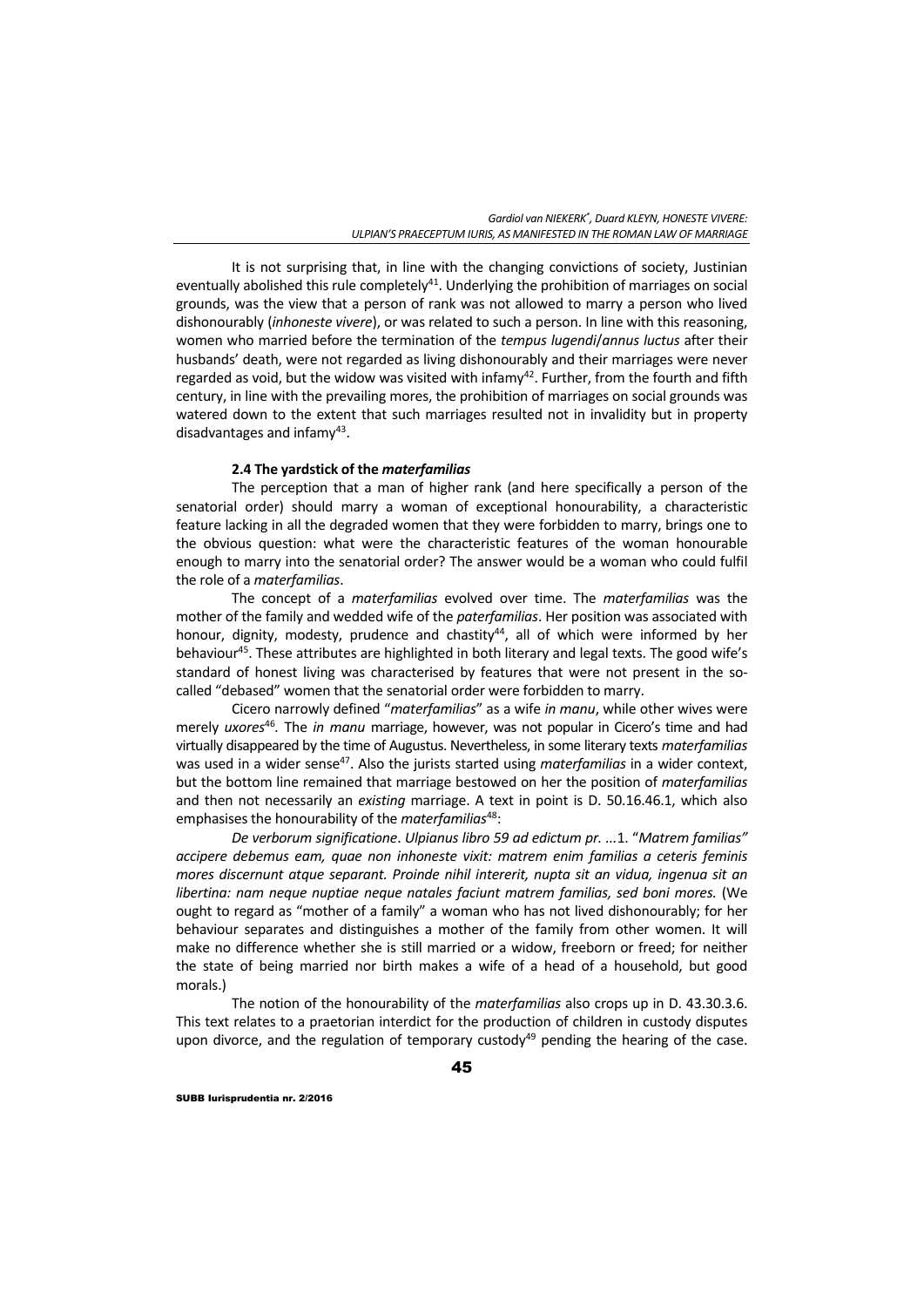The text states that under certain circumstances the child should be left in the care of the mother of the family. Ulpian then observes that "[t]he mother of a family is understood to be a woman of acknowledged good repute"<sup>50</sup>.

It appears that, for women, the *materfamilias* became the accepted standard of living honourably<sup>51</sup>. This is, for example, evident from D. 23.2.41.1:

*Et si qua se in concubinatu alterius quam patroni tradidisset, matris familias honestatem non habuisse dico*. (And if a woman should live in concubinage with someone other than her patron, I say that she does not possess the virtue of the mother of a family.)

Importantly, the designation "*materfamilias*" refers to the married woman in a private context of husband and household. In the public sphere she was referred to as "*matrona*"52.

The *stola*, a long robe worn in public, was distinctive of the honour of the *materfamilias* or *matrona*<sup>53</sup>. In the *Thesaurus lingua latinae*<sup>54</sup> it is referred to as the woman's robe of honour. Festus defines, "*matronas*" as follows: *matronas appellabant eas fere, quibus stolas habendi*  ius erat<sup>55</sup>. This also resounds in D. 47.10.15.15:

*Si quis virgines appellasset, si tamen ancillari veste vestitas, minus peccare videtur: multo minus, si meretricia veste feminae, non matrum familiarum vestitae fuissententiarum si igitur non matronali habitu femina fuerit et quis eam appellavit vel ei comitem abduxit, iniuriarum tenetur.*(If anyone should speak to young girls who are attired in the garments of slaves, he will be considered to be guilty of a minor offence; and still less, if they are dressed as prostitutes, and not as respectable women. Therefore, if a woman is not dressed as a respectable matron, anyone who speaks to her or takes away her female attendant will not be liable to the action for injury.)

The delict of *iniuria* that encompasses *contumelia*, or insult, is illustrated in D. 47.10.1.2 with, among others, reference to the honour of the married woman:

*Omnemque iniuriam aut in corpus inferri aut ad dignitatem aut ad infamiam pertinere: in corpus fit, cum quis pulsatur: ad dignitatem, cum comes matronae abducitur: ad infamiam, cum pudicitia adtemptatur.* (Every injury is inflicted on the body or relates to dignity or reputation. It pertains to the body when someone is struck; it pertains to dignity when a matron's companion is abducted; and to reputation when an attempt is made upon a person's chastity.)

Importantly, though, an *iniuria* relates not only to abduction of a companion, but manifests itself also when a person is accosted or followed. In this regard Ulpian remarks in D. 47.10.15.19:

*Tenetur hoc edicto non tantum qui comitem abduxit, verum etiam si quis eorum quem appellavisset adsectatusve est* ...

Inst. 4.4.1 elaborates and explains that an injury is committed also where anyone has followed a married woman, a boy, or girl, or generally when the modesty of someone has been infringed**<sup>56</sup>**.

However, it appears that while the abduction of a matron's companion itself amounts to *iniuria*, the other instances above have to be against the *boni mores* to constitute an *iniuria*57.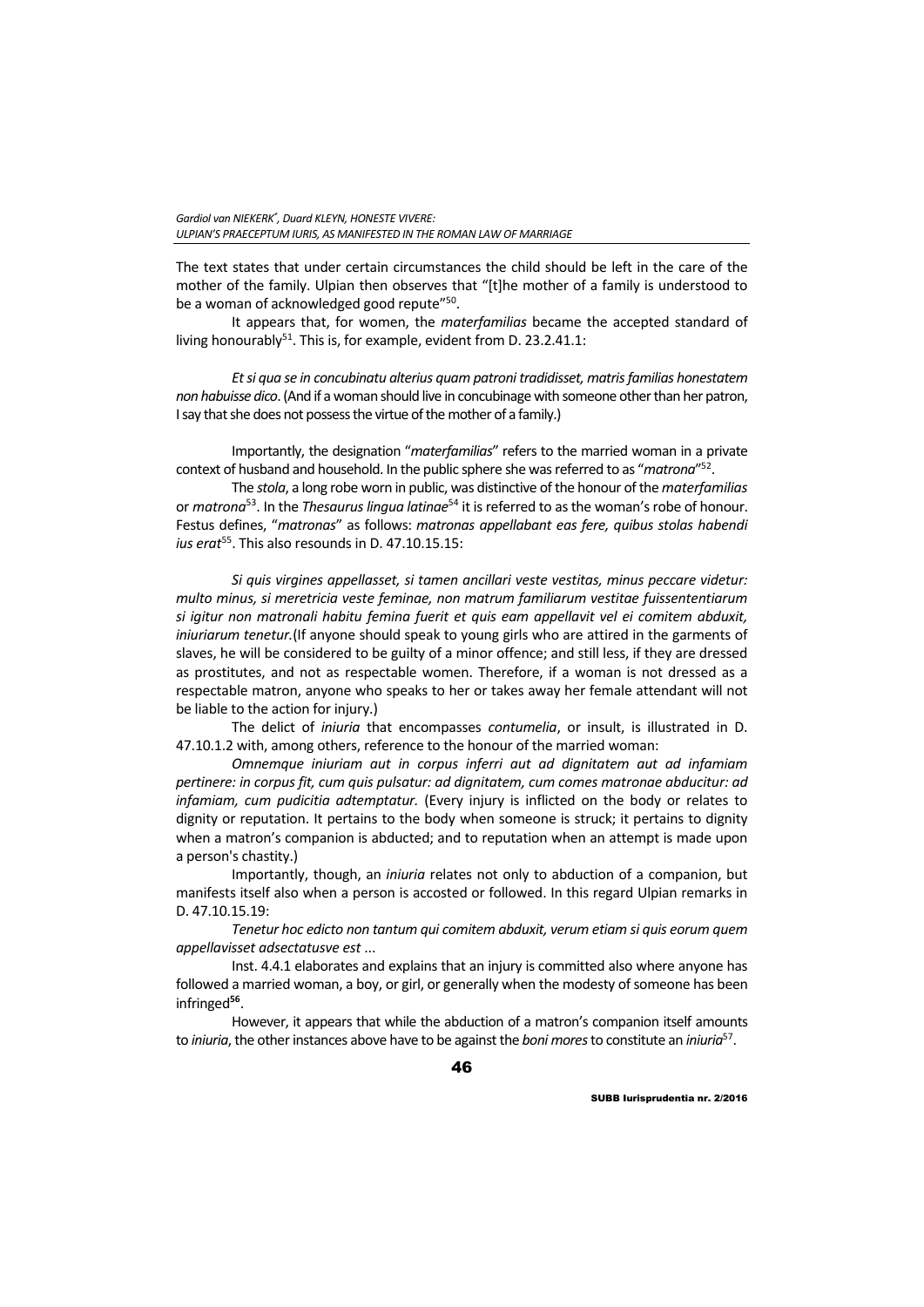In late Antiquity, Constantine held the honour of the matron in such high esteem that he decreed that if a person attempted to drag a *materfamilias*, residing in her home, into public for an outstanding debt, his action should be visited with capital punishment "or he shall be done to death with exquisite tortures<sup>"58</sup>.

## **3. Conclusion**

Hanbury<sup>59</sup> once noted that the "morality of the pagan Ulpian" as expressed in the "three lofty precepts" of the *praecepta iuris* is of a "more durable material than is commonly supposed". Although the *praecepta iuris* are merely foundational ethical principles or morals, distinct from legal rules and the *regulae iuris* that appear in D. 50.17, these precepts have played no small role in the shaping of Roman law. Despite the fact that some scholars maintain that the *praecepta* had no significant impact on the writings of the classical jurists, there are clear indications that the precept of *honeste vivere* had a bearing on the development of certain aspects of marriage law.

The institution of marriage developed over the centuries along with the changing mores of Roman society. Whereas initially marriage was merely a private family affair, it entered the public domain with Augustus' legislation. In the post-classical era, under the influence of Christianity, it became a religious and juridical institution, but it was not Christianity that underscored the importance of *honeste vivere* in its development. The notion of *honestas* is a recurring theme in the texts of the classical jurists relating to the regulation of marriages in this regard and the *materfamilias* became the yardstick of the ideal woman and the essence of female honourability. Throughout its history, Roman society was conscious of status. Dictated by public policy and in line with the ethos of class-consciousness, the prevailing perception of the inequality of different classes of people informed the prohibition on marriages of men of rank to women who led what was perceived at the time to be dishonourable lives.

It should be borne in mind, though, that in this contribution we explored but one theme in which the jural postulate of *honeste vivere* impacted on the development of Roman law of marriage as expounded by the classical jurists. There are also other instances, not related to the choice of a marriage partner, where the concept of *honestas* comes to the fore in relation to marriage, more specifically to the institution itself. The texts relating to the prohibition of donations between spouses are particularly significant for their moralising undertone, one that focuses on the ethical principle that the purity of marriage should be preserved<sup>60</sup>. Other texts in this vein deal with the  $dos^{61}$  and verbal contracts<sup>62</sup>.

It is likely that further investigation will yield more examples of the influence of the *praecepta iuris* on the writings of the classical jurists, supporting the premise that these foundational principles indeed formed the foundation of legal reasoning in Roman law.

 $\overline{a}$ 

<sup>\*</sup> Professor, Department of Jurisprudence, School of Law, University of South Africa; vniekgj@unisa.ac.za. I thank the University of South Africa for their financial assistance that enabled me to conduct research at the Institute of Advanced Legal Studies in London, UK. Opinions and conclusions are those of the authors and not the University of South Africa.<br>\*\* Professor, Department of Jurisprudence, School of Law, University of Pretoria; duard.kleyn@up.ac.za.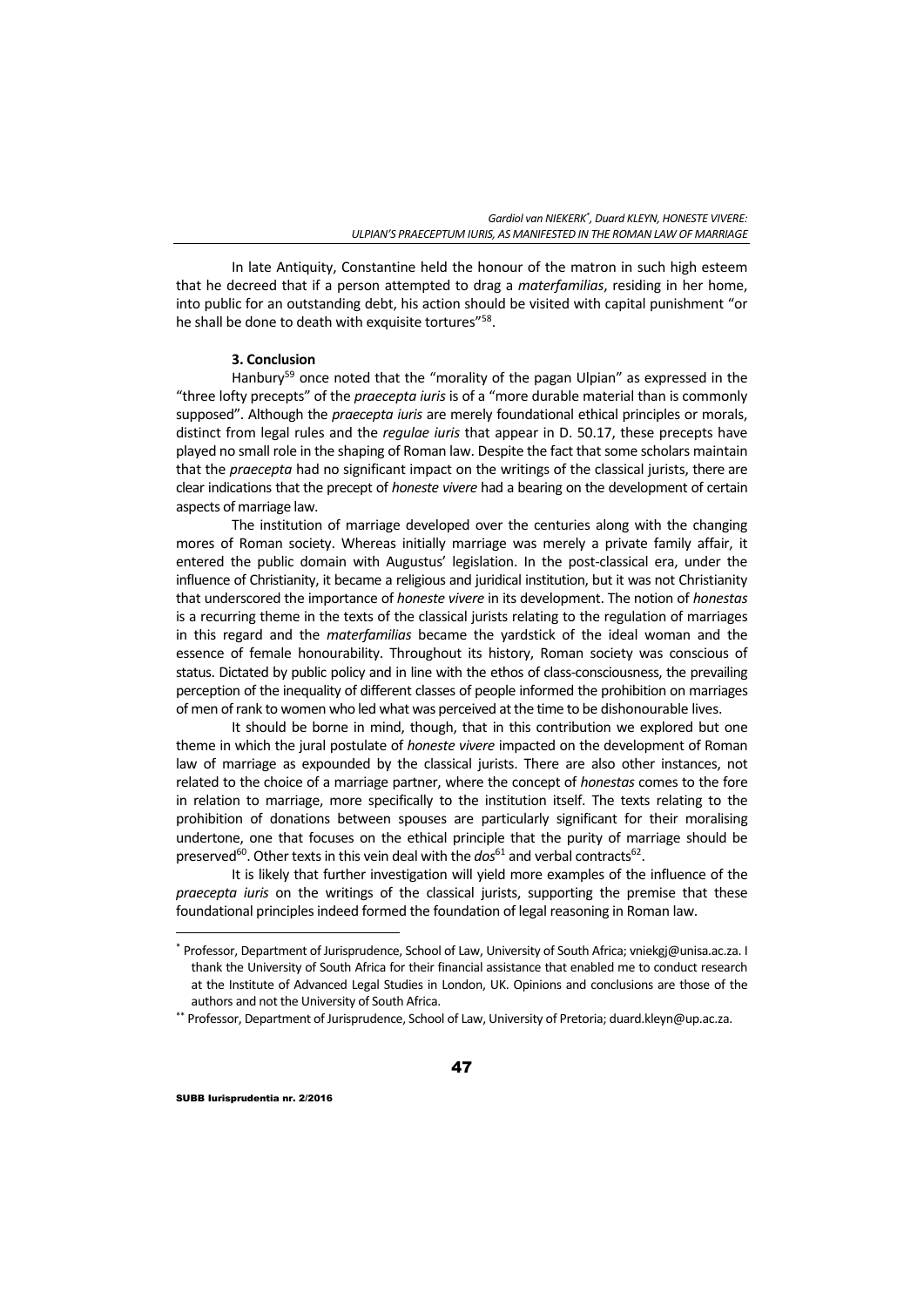$\overline{a}$ 

- 1 See, generally, Duard Kleyn and Gardiol van Niekerk "Ulpian's *praecepta iuris* and their role in South African law Part 1: Historical context" in *Meditationes de Iure et Historia. Essays in Honour of Laurens Winkel* (2014) 20(1) *Fundamina Editio Specialis* 437-445. 2 *Justitia est constans et pertua voluntas ius suum cuique tribuendi* . Ulpian's definition of *iustitia*
- appears also in Inst. 1.1*pr.*
- <sup>3</sup> *Iuris praecepta sunt haec: honeste vivere, alterum non laedere, suum cuique tribuere.* This notion of
- *praecepta iuris* is repeated in Inst. 1.1.3. 4 See, eg, Laurens Winkel "Die stoische oikeiosis-Lehre und Ulpians Definition der Gerechtigkeit" (1988) 150 *ZSS(R)* 669-679 at 669-672; Ernst Levy "Natural law in Roman thought" in Wolfgang Kunkel & Max Kaser (eds.) *Ernst Levy: Gesammelte Schriften* vol. 1 (Köln, 1963) 1-19 at 5, 16; Fritz Schulz *History of Roman Legal Science* (Oxford, 1967) at 69-72; Ulrich Manthe "Beträge zur Entwicklung des antiken Gerechtigkeitsbegriffes I: Die Mathematisierung durch Phythagoras und Aristoteles" 1996 (113) *ZSS(R)* 1-32 at 1; Ulrich Manthe "Beträge zur Entwicklung des antiken Gerechtigkeitsbegriffes II: Stoische Würdichkeit und die *iuris praecepta* Ulpians" 1997 (114) ZSS(R)1-26 *passim*; D.H. van Zyl *Justice and Equity in Cicero. A Critical Evaluation in Contextual Perspective* (Pretoria, 1991) at 44, 198; and see the discussion in Kleyn & Van Niekerk (n. 1) 440-442.<br>
<sup>5</sup> Laurens Winkel "The role of general principles in Roman law" (1996) 2(1) *Fundamina* 103-120 at 104.<br>
<sup>6</sup> See Alan Watson's English translation of *T*
- 
- 
- 
- Oltmans *De Instituten van Justinianus. Vertaling, tabellen en register* (Haarlem, 1967) at 5, who refers to it as "grondregels van het recht", bringing to mind the distinction between *praecepta* and *egulae iuris.*<br><sup>9</sup> T.C. Sandars *The Institutes of Justinian* (London, 1934) at 6.<br><sup>10</sup>Cf. *Winkel* (n. 5) at 104; J.B. Moyle *Imperatoris Justiniani institutionum (Oxford, 1955) at 98-99; H.R.*
- 
- Hahlo & Ellison Kahn *The South African Legal System and its Background* (Cape Town, 1968) at 9; H.G. Hanbury "The realisation of Ulpian's *juris praecepta*" 1958 *Acta Juridica* 200-202 at 202. 11 D. 50.17.1: *Paulus libro 16 ad Plautium. Regula est, quae rem quae est breviter enarrat. Non ex regula*
- *ius sumatur, sed ex iure quod est regula fiat. Per regulam igitur brevis rerum narratio traditur...* (A rule is something which briefly describes how a thing is. The law may not be derived from a rule, but rule must arise from the law as it is. By means of a rule, therefore, a brief description of things is handed down ...); *cf.*, Peter Stein's "The Digest title, *De diversis regulis iuris antiqui*, and the general principles of law" in his *The Character and Influence of the Roman Civil Law: Historical Essays* (London, 1988) 53-72; Derek van der Merwe "*Regulae iuris* and the axiomatization of the law in the sixteenth and early seventeenth centuries" (1987) 3 *TSAR* 286-302; Laurens Winkel "A note on *regulae iuris* in Roman law and on Dworkin's distinction between rules and principles" in John W. Cairns & Olivia F. Robinson (eds.) *Critical Studies in Ancient Law, Comparative Law and Legal History*
- (Oxford, 2001) 413-418. 12 Accordingly, the *praecepta iuris* are not justiciable: see Malte Diesselhorst "Die Gerechtigkeitsdefinition Ulpians in D,1,10*pr.* und die Praecepta iuris nach D. 1,1,10,1 sowie ihre rezeption bei Leibniz und Kant" in Okko Beherens, Malte Diesselhorst & Wulf Eckart Vos (eds.) *Römisches Recht in der europäischen Tradition. Symposion aus Anlaßdes 75. Gebutstages von Franz Wieacker* (Ebelsbach, 1985) 185-211
- at 199.<br><sup>13</sup> See, eg, Diesselhorst (n. 12) at 195ff. It appears that Ernst Levy n. 4) at 16-19 in fact denies any influence of these *praecepta* on the "imposing system of the Roman law" (at 17); for a contrary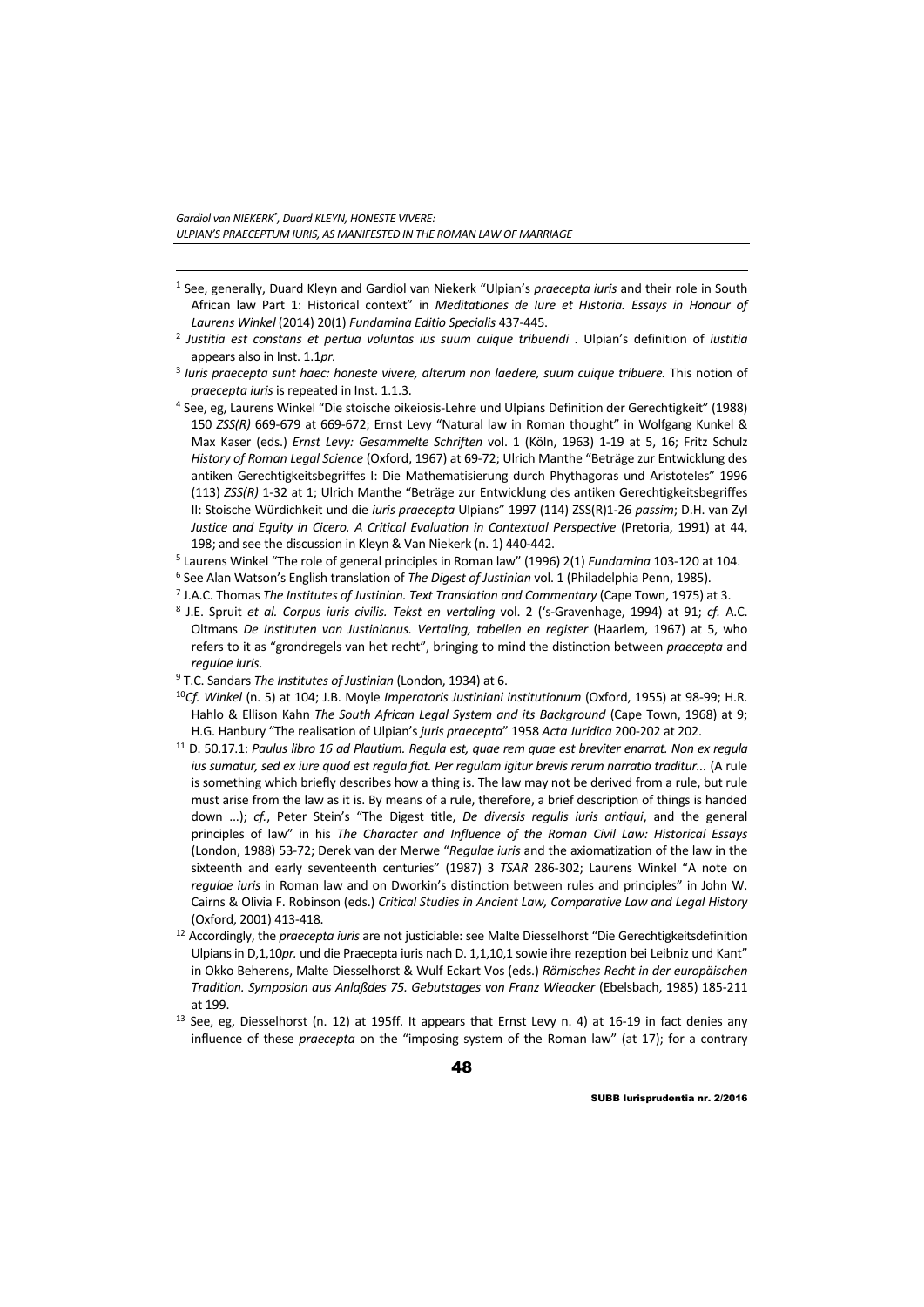view, see Hanbury (n. 10) at 202 who notes that "we can detect an intense preoccupation, on the part of the Roman jurists, with the task of keeping the law as a whole from deviating too far from morality, as expressed in Ulpian's three *juris praecepta*".

- 14 Compare, eg, the inconsistency of "*alterum non laedere*" and D. 50.17.55: "No one is considered to commit a fraud who does what he has a right to do"; see, also, D. 39.3.1.1 where it is stated that a person would not have an action against his neighbour who had redirected water from his land, and so deprived him of its use. Likewise, according to D. 39.2.24.12, there is no action against a person who intercepts his neighbour's water by digging a well on his own property; and see, generally, Ernst
- Levy "Natural law in the Roman period" (1949) 2 *Natural Law Institute Proceedings* 43-72 at 68. 15See Ernst Levy "Natural law in the Roman period" (1949) 2 *Natural Law Institute Proceedings* 43-72 at
- 68.<br><sup>16</sup> See, eg, D. 4.4.16.4: "Pomponius also states with reference to the price in a case of purchase and sale, that the contracting parties are permitted to take advantage of one another in accordance with natural law"; and D.19.2.22.3: "The nature of sale and purchase allowed buying for less what is worth more and selling for more what is worth less, the reciprocal taking of advantage; this is also
- the rule in leases and hires". 17 See C. Wollschläger "Das stoische Bereicherungsverbot in der römischen Rechtswissenschaft" in
- 

 $\overline{a}$ 

- Beherens, Diesselhorst & Vos (n. 12) 41-88 at 49-50.<br><sup>18</sup> Gloss "*honeste*" ad D. 1.1.10.1.<br><sup>19</sup> D. 23.2.42.1: *Modestinus libro singulari de ritu nuptiarum ... Si senatoris filia neptis proneptis libertino vel qui artem ludicram exercuit cuiusve pater materve id fecerit, nupserit, nuptiae non erunt* ("If the daughter, granddaughter, or great-granddaughter of a Senator should marry a freedman, or a man who practices the profession of an actor, or whose father or mother did so, the marriage will be void."); See, also, D. 23.2.16*pr.*, which states that the marriage of a senator's daughter to a freedman is void and D. 21.2.23 on the prohibition for senators and their children to marry freedwomen; and *cf.*, Marcellus D. 23.2.32 and the generic text, Inst. 1.10.11. Marriages contracted in contravention of these prohibitions were in accordance with the *ius civile* initially not void but subject to restrictions in the law of succession. Such marriages were declared void during the reign of Marcus Aurelius (AD 161-180) and his elder son Commodus (AD 180-193), who became joint ruler in AD 177: see D. 23.2.16*pr.*: *Paulus libro 35 ad edictum pr. Oratione divi Marci cavetur, ut, si senatoris filia libertino nupsisset, nec nuptiae essent: quam et senatus consultum secutum est*; *cf.*, also, D. 23.1.16 and D. 24.1.3.1; also Kaser *Das römische Privatrecht* vol. I (Munich, 1971) at 319; Kaser *Das römische Privatrecht* vol. II (Munich, 1975) at 165 n. 28; Susan Treggiari *Roman Marriage* (Oxford, 1991) at 50; Judith Evans Grubbs *Law and Family in Late Antiqity* (Oxford, 1999) at 96, 261-263. See, also, J.A.C. Thomas *Textbook of Roman Law* (Oxford, 1990) at 422-423, Paul van Warmelo *'n Inleiding tot die Studie van die Romeinse Reg* (Kaapstad, 1971) at 69 par. 198, D.H. Van Zyl *Geskiedenis en Beginsels vand die Romeinse Privaatreg* (Durban, 1977) at 95 esp. n. 102 and W.W. Buckland *A Text-book of Roman Law from Augustus to Justinian* (Cambridge, 1963) at 105, all of whom note that such marriages were void, but neglect to mention that these marriages were explicitly declared void only in the time of Marcus Aurelius and Commodus.
- 20 See Evans Grubbs (n. 19) at 62.
- <sup>21</sup> Table XI.1. In delict, eg., Table VIII.3 ( $\ldots$  If a person breaks a bone of a freeman with hand or by club, he shall undergo a penalty of 300 asses; or of 150 asses, if of a slave) and Table VIII.14 (In the case of all other ... thieves caught in the act freemen shall be scourged and shall be adjudged as bondsmen to the person against whom the theft has been committed provided that they have done this by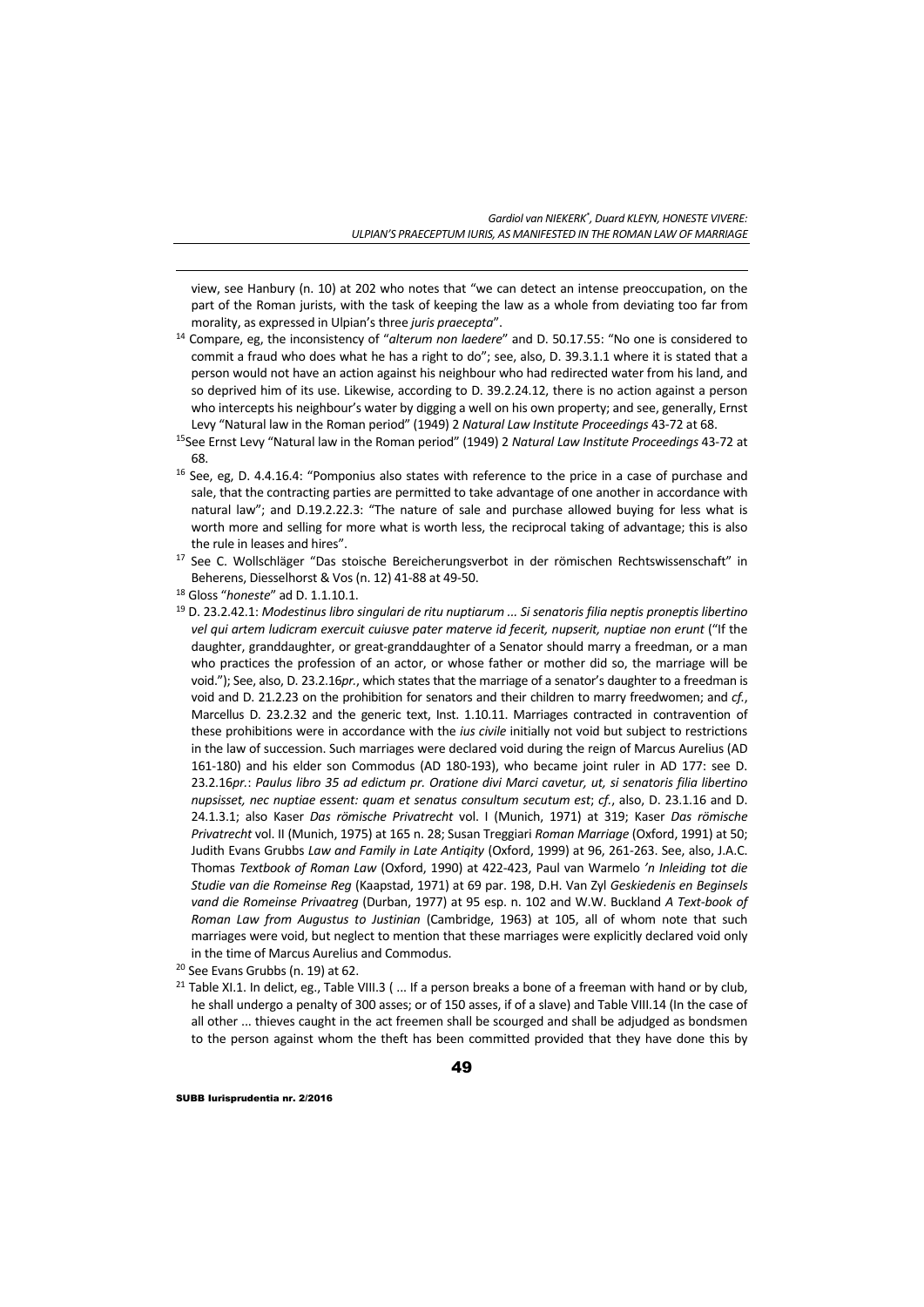daylight and have not defended themselves with a weapon; slaves caught in the act of theft ..., shall be whipped with scourges and shall be thrown from the rock ...") evidence the discrepancy in the treatment of slaves and freemen. 22 Thomas A.J. McGinn *Prostitution, Sexuality and the Law in Ancient Rome* (Oxford, 1998) at 71-84;

- Paul du Plessis *Borkowski's Textbook on Roman Law* (Oxford, 2010) at 121, 130; Treggiari (n. 19) at 60-80; Marita Carnelly "Laws on adultery: Comparing the historical development of South African common-law principles with those in English law" (2013) 19(2) *Fundamina* 185-211 at 188 M.R. Lefkowitz & MB Fant "Legal status in the Roman world" in *Women's Life in Greece and Rome* in pars. 120-123 available at
- http://www.stoa.org/diotima/anthology/wlgr/wlgr-romanlegal120.shtml#pass121 (accessed 16 Feb 2016); Judith Evans Grubbs *Women and the Law in the Roman Empire. A Sourcebook on Marriage, Divorce and Widowhood* (London, 2002) at 84-85; 148-154; 166-170. 23 See Treggiari (n. 19) at 61-62*.*
- 

 $\overline{a}$ 

- $24$  This is in contrast with Modestinus's text in D. 23.2.42.1 which makes no mention whether the affected descendants are in the male or female line. The fact that men took preference here should not really surprise, as Papinianus inferred in D. 1.5.9: *Papinianus libro 31 quaestionum In multis iuris nostri articulis deterior est condicio feminarum quam masculorum.* ("... There are many points in our law in which the condition of females is inferior to that of males"): *cf.*, further, Evans Grubbs (n. 22) at xi and 72-73 for a discussion of the status of the individual members of a senatorial family.
- <sup>25</sup> *Paulus libro primo ad legem Iuliam et Papiam. Lege Iulia ita cavetur: Qui senator est quive filius neposve ex filio proneposve ex filio nato cuius eorum est erit, ne quis eorum sponsam uxoremve sciens dolo malo habeto libertinam aut eam, quae ipsa cuiusve pater materve artem ludicram facit fecerit. Neve senatoris filia neptisve ex filio proneptisve ex nepote filio nato nata libertino eive qui ipse cuiusve pater materve artem ludicram facit fecerit, sponsa nuptave sciens dolo malo esto neve*  quis eorum dolo malo sciens sponsam uxoremve eam habeto. And see, generally, D. 23.2.44.<br><sup>26</sup> Likewise Ulp. D. 23.2.43 does not specifically mention of the consequences of a forbidden marriage.<br><sup>27</sup> De cael<ib>e orbo et s
- 
- *liberique eorum libertinas et quae ipsae quarumve pater materve artem ludicram fecerit, item corpore quaestum facientem. 2. Ceteri autem ingenui prohibentur ducere lenam et a lenone len<a>ve manumissam et in adulteri<o> deprehensa<m> et iudicio public<o> damnata<m> et quae arte<m> ludicram fecerit: adicit Mauricianus et a senat<u> damnatam.* (*FIRA* 2.28) McGinn (n. 22) at 91-92 points out that this text is "deeply flawed" and that it's heading ("On the unmarried man, childless man, and unmarried man with children"**)** in fact has no bearing on what follows in the actual text. And see D. 23.2.43 where Ulpian discusses the *lex Iulia et Papia*, expanding on the notion of prostitution and related matters, in (10) again mentioning the prohibition on senators to marry women of inferior rank (here specifically convicts); It appears from Ulp. *Reg.* 16.2, that the prohibition of marriages between freeborn and public women was founded on the needs of decency, rather than equality: see Blume's note to D. 5.4.23.<br><sup>28</sup> This is confirmed in C. 5.4.28.
- 
- 29 D. 23.2.1; D. 25.2.1; D. 42.1.52; See Max Kaser I at 72-73, 310-311; Kaser/Wubbe *Romeins Privaatrecht*  (Zwolle, 1967) at 278; Barry Nicholas *An Introduction to Roman Law* (London, 1962) at 80. 30 Evans Grubbs (n. 19) 54.
- 
- 31 This influence of Christianity clearly comes to the fore in imperial legislation. See, eg., C. 8.47.10*pr.*: ... *Cum enim tanta fragilitas est adoptionis, ut possit in ipso die et filius fieri et extraneus per emancipationem inveniri, quis patiatur iura patris naturalis nexu divino copulata ludibrio defraudari, cum in hoc casu et*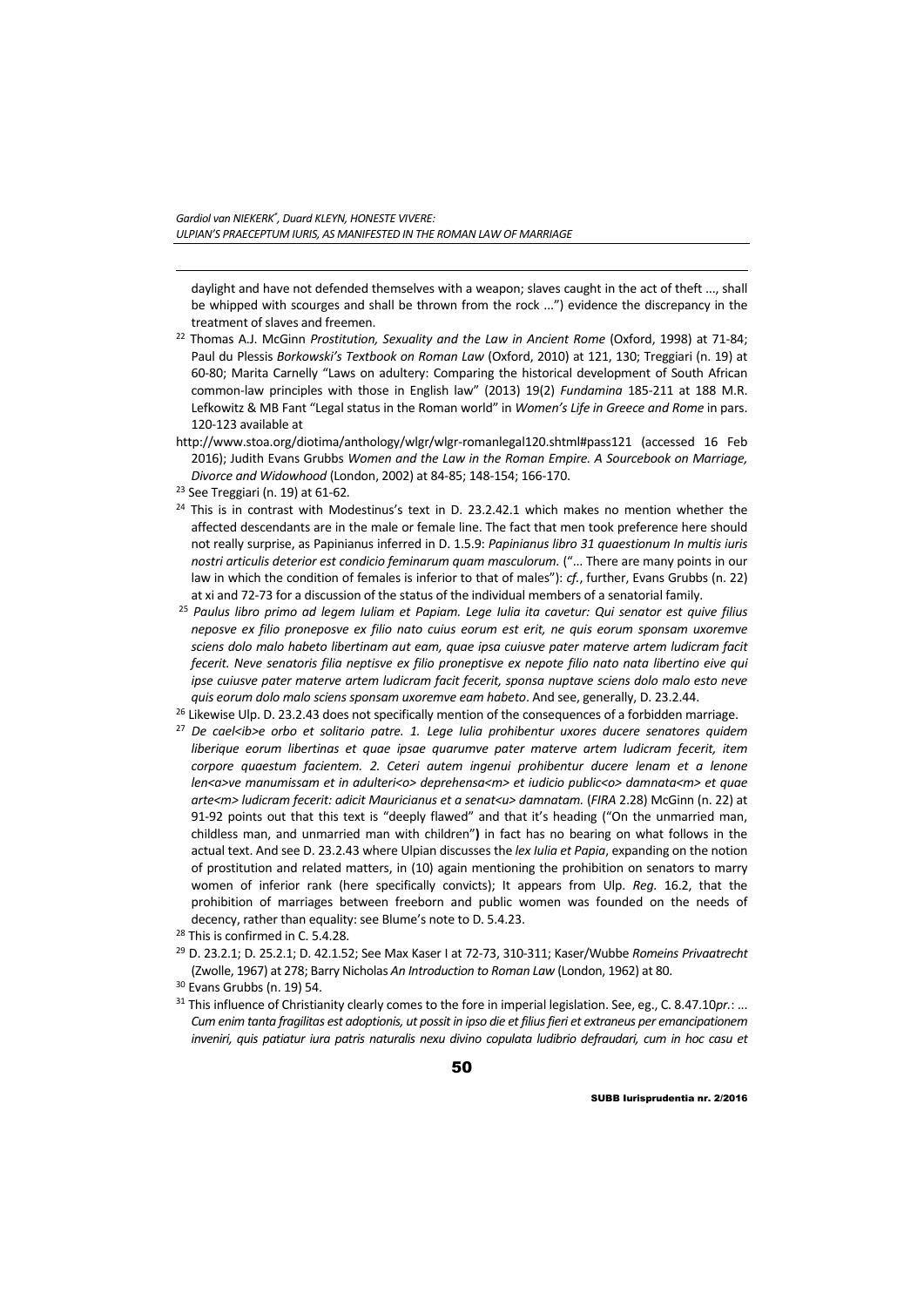*contradicendi filio ex iure vetere datur licentia et invitus transire ad aliam familiam non cogitur*; *cf.*, also, Max Kaser II at 158-160. This influence is visible also in Justin's law in C. 5.4.23*pr.* ... *Nam ita credimus dei benevolentiam et circa genus humanum nimiam clementiam quantum nostrae naturae possibile est* 

- *imitari* ...<br><sup>32</sup> Excluding perhaps the law of AD 331 that penalised unilateral divorce and the law of AD 320 abolishing the penalisation of unmarried and childless persons; see, Evans Grubbs (n. 19) at 317.  $33$ The senatorial family included the senator, his wife, children and grand-children by their sons.
- Senators were regarded as *clarissimi* and their wives and daughters as *clarrisima femina*. See D.

 $\overline{a}$ 

- 36 C. 5. 27.1 "We order that senators or persons of the rank of prefect (*perfectissimus*) ... shall be branded with infamy and lose the privileges of the Roman laws if they treat children born to them of a slave, daughter of a slave, freedwoman, daughter of a freedwoman, actress, daughter of an actress, mistress of a tavern, daughter of a tavern keeper, or a low and degraded woman, or the daughter of a panderer or gladiator or a woman who offered herself to public trade, as their legitimate children, either pursuant to their own declaration to that effect or pursuant to the privilege extended by our rescript ..." (a 336); C.Th. 4.6.3*pr.*
- 37 C. 5.5.7.2; in Nov. Marc. 4.2 (tr. Clyde Pharr *The Theodosian Code and Novels and the Sirmondian Constitutions* (New York, 1959; 1969 repr.), Constantine's law in C. 5.27.1 is interpreted: "But that famous man [Constantine], who clearly loved the honourable and who was a most conscientious judge of morals, judged to be "low and degraded persons" and considered unworthy of marriage with Senators those women who were polluted with sordid blots, either on account of the stigma of degenerate birth or a life dedicated to shameful occupations and who were corrupted either by the disgrace of their birth status or by the obscenity of their profession. Therefore We remove all doubt that had been injected into the minds of certain persons, and all those regulations shall remain and endure perpetually with the strongest validity which were sanctioned in regard to the marriages of Senators by the constitution of Constantine...". 38 *Humiles vero abiectasque personas eas tantummodo mulieres esse censemus, quas enumeratas et*
- *specialiter expressas copulari matrimoniis senatorum lex praedicta non passa est* ... *Quod quidem haud dubie credimus ipsum divae memoriae Constantinum in ea, quam promulgavit, sanctione sensisse ideoque huius modi inhibuisse nuptias, ne senatoribus harum feminarum, quas nunc enumeravimus, non tam connubia quam vitia iungerentur.*
- <sup>39</sup> The interpretations were precises of the constitutiones collated in the Theodosian Code, often containing additional remarks and sources. They are preserved in the *lex Romana Visigothorum*: see Adolf Berger *Encyclopedic Dictionary of Roman Law* (New Jersey, 2004) *sv* "interpretationes ad Codicem Theodosianum").<br><sup>40</sup> C. 5.4.23.1: Blume's Annotated Codex: "...we grant them by this beneficent imperial sanction the
- right that, if they abandon their dishonorable conduct, and embrace a better and honorable mode of life, they may supplicate our majesty, and they will unhesitatingly be granted an imperial rescript permitting them to enter into a legal marriage. 1a. Persons who marry them need not fear that such alliance will be invalid under the provisions of our former laws, but may be confident that such matrimony shall be as valid as if their wives had not previously lived any dishonorable life, whether the husbands possess a title or are otherwise forbidden to marry women that have been on the stage, provided that such alliance must be proven by marriage documents, and not otherwise. 1b.

<sup>50.16.100;</sup> D. 1.9.8. 34 Evans Grubbs (n. 19) at 5-7, 21, 54ff, 317ff; and see 260-316; Evans Grubbs (n. 22) at 7-9.

<sup>35</sup> C.Th. 4.6.3.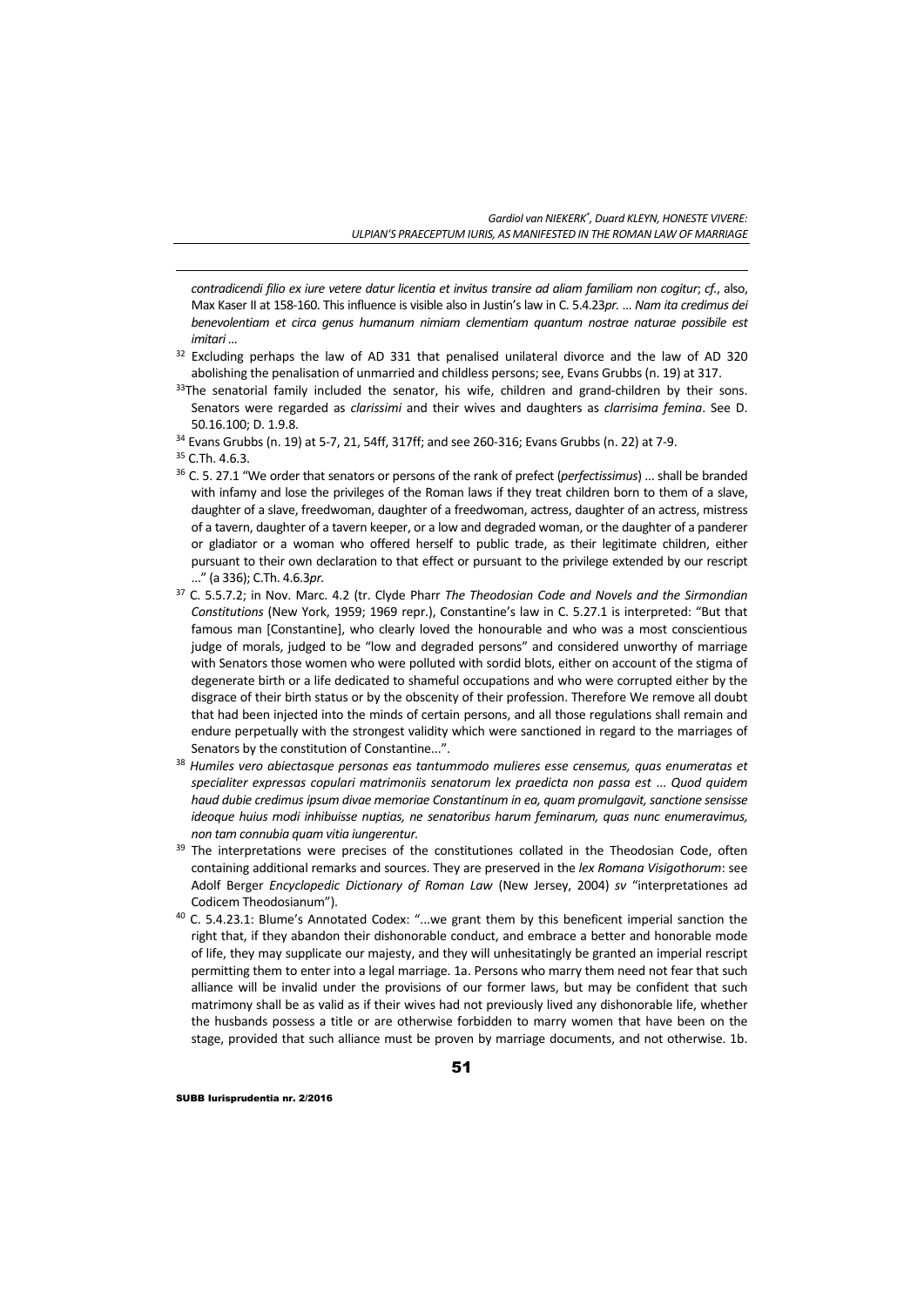Such women shall be entirely cleansed of all stain as if they had been returned to their natal condition. No dishonor shall adhere to them, and we want no difference to exist between them and those who have not sinned in a similar manner." (a 520-523) See, further, C. 5.4.23.5-6.<br><sup>41</sup> See Nov. 117.6: "... We do not, however, want to keep in force the law of Constantine [C. 5.27.1] and

- the interpretation thereof made by Marcian [C. 5.5.7.2; Nov. Marc. 4] ... by which marriages of women, whom the Constantinian law calls abject, with men decorated with dignities are prohibited, but we give the right to those that wish, though decorated with one of the greater dignities, to enter into a marriage with these women by the execution of marriage documents. Others not decorated with one of the greater dignities shall have the right to marry such women either by the execution of documents or simply through conjugal affection, provided the women are free and such with whom they may (otherwise) contract marriages." (Blume); see, also, C. 5.4.29.6, Nov. 78.3, C. 1.4.33.2. *Cf*., further, Paul du Plessis (n. 22) at 454; M. Kaser/F.B.J. Wubbe *Romeins Privaatrecht* (Zwolle, 1967) at 280.<br> $42$  C. 5.9.2.
- 

 $\overline{a}$ 

- 43 Kaser II at 167 esp. n 28.
- 44 Kaser I at 59; Treggiari (n. 19) at 34; Evans Grubbs (n. 22) at 19-20; McGinn (n. 22) at 153; Annelize Jacobs "*Maritus v Mulier*: The double picture in adultery laws from Romulus to Agustus" (2015)
- 21(2) *Fundamina* 276-288 at 286. 45 See, eg, D. 3.1.1.5: the reason for prohibiting a woman to act in law suits on another's behalf was that it
- would compromise "the modesty suitable for her sex"; *cf.*, also, C. 2.12.21; D. 26.10.1.7. 46 *Top*. 14*: Genus enim est uxor; eius duae formae: una matrumfamilias, eae sunt, quae in manum convenerunt; altera earum, quae tantum modo uxores habentur.*; *cf.*, Treggiari (n. 19) at 28. See also Aul. Gell. 18.6.9: ... *unde ipsum quoque "matrimonium" dicitur, matrem autem familias appellatam esse eam solam, quae in mariti manu mancipioque aut in eius, in cuius maritus, manu mancipioque esset,*  quoniam non in matrimonium tantum, sed in familiam quoque mariti et in sui heredis locum venisset.<br><sup>47</sup> Treggiari (n. 19) at 34-35, 279. Treggiari points out at 34, eg., that in Plautus's Stichus (Pl. St. 98.), the
- concept of *materfamilias* had a wider meaning embracing also honourable wives who were not *in manu*. And see McGinn (n. 22) at 150-152. 48 See, also, D. 48.5.11*pr.*
- 
- 49 See Thomas A.J. McGinn "Communication and the capability problem in Roman Law: Aulus Gellius as iudex and the jurists on child-custody" (2010) LVII *Revue Internationale des droits de l'Antiquité* 265- 298 at 280-281. According to D. 43.30.1.3: Should a mother have a superior claim to custody, it
- would counter the father's claim. 50 ... *Cum audis matrem familias, accipe notae auctoritatis feminam.*
- <sup>51</sup> *Cf.*, also, McGinn (n. 22) at 156; Evans Grubbs (n. 19) at 19-20; Jane F. Gardner *Family and Familia in Roman Law and Life* (Oxford, 1998) 209.<br><sup>52</sup> *Cf.*, McGinn (n. 22) at 150.<br><sup>53</sup> See D. 34.2.23.2 for Ulpian's famous discussion of appropriate clothing relating to status, age and

gender. McGinn (n. 22) at 154-155, notes that Ovid frequently refers to the matron's attire in light of probable liability under the lex Iulia (see Ovid's *Ars Amatoria* I.31-34); and, interestingly that the fallen adulterous materfamilias had to relinquish her stola and was forced to wear the prostitute's toga.<br><sup>54</sup> Available at

https://books.google.co.za/books?id=rzZLAAAAcAAJ&dq=theasaurus+lingua+latinae&source=gbs\_navli nks\_s. (accessed 5 Feb. 2016) *sv* "stola".